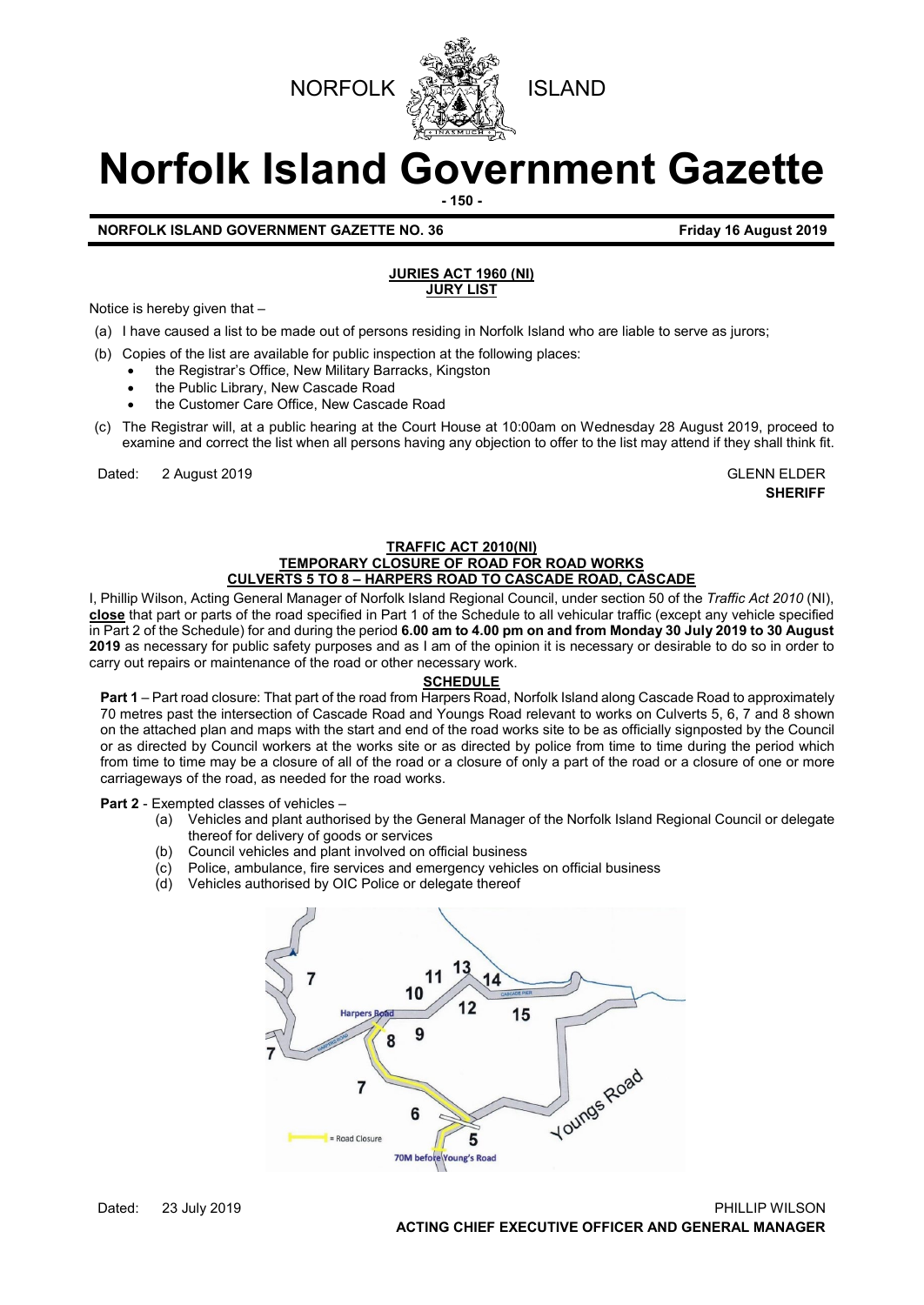## **PLANNING ACT 2002 (NI) – SECTION 48 NOTICE**

The following Development Application for permissible (with consent) use or development of land has been determined under the *Planning Act 2002* (NI).

| <b>DA Number</b> | Applicant                                    | <b>Location</b>                                                            | <b>Proposed Use and/or</b><br><b>Development</b> | <b>Decision</b>                                       |
|------------------|----------------------------------------------|----------------------------------------------------------------------------|--------------------------------------------------|-------------------------------------------------------|
| DA 9/2019        | T M Loader.<br>PO Box 111.<br>NORFOLK ISLAND | Portions: 37a6, 37a7<br>and 37a8, Taylors<br>Road NORFOLK<br><b>ISLAND</b> | Change of Use to Resort                          | Approved,<br>subject to conditions.<br>12 August 2019 |

## **Public Inspection**

The Notice of Decision and accompanying documents may be inspected, free of charge, during business hours at the Planning Office of the Norfolk Island Regional Council, New Military Barracks, Kingston.

#### **Reviewable Decisions**

Decisions made in relation to development applications are reviewable decisions within the meaning of subsection 78(1) of the *Planning Act 2002* (NI). The applicant or any person who made a written public submission about the development application has the right to apply to the Administrative Review Tribunal or the Administrative Appeals Tribunal for review of a decision on a development application. An application for a review must be lodged within 28 days of the date the decision was given.

Dated: 14 August 2019 JODIE BROWN **SENIOR STRATEGIC PLANNER**

#### **SUPPLY AND INSTALL GENERATOR AND BATTERIES REQUEST FOR TENDER 17/19 (SPT701920NIRC)**

Regional Procurement is calling a Single Source tender on behalf of the Norfolk Island Regional Council and Norfolk Electricity.

**1. PURPOSE**: A Design and Construct Contract for the replacement of Generator no. 5 and supply and installation of a new Battery Energy Storage System at the Norfolk Island Powerhouse.

It is envisaged that the successful tenderer will commence this engagement on or about 18 October 2019, subject to Council approval.

**2. INVITATION**: Tender responses are to be submitted to Regional Procurement by the deadline, 10:00am (Sydney time), Tuesday, 10th September 2019. (Submissions shall be via the Electronic Tender Box via TenderLink – see the link below.)

**3. MANDATORY PRESENTATIONS**: Tenderers are advised that a shortlist of up to three (3) tenderers will be required to attend a mandatory meeting to deliver a short (20-minute) presentation to the Evaluation Panel on their respective submissions.

| <b>DATE:</b>  | Saturday 28 September 2019.                                   |
|---------------|---------------------------------------------------------------|
| TIME:         | Commencing at 10:00am.                                        |
| <b>VENUE:</b> | The Governor's Lodge, Queen Elizabeth Avenue, Norfolk Island. |

Shortlisted tenderers will be contacted on or about 17 September 2019.

All presentation meeting costs associated with transport, accommodation or otherwise are to be borne by the tenderer. Shortlisted tenderers are encouraged to book flights and confirm visa requirements ASAP due to the limited number of flights in and out of Norfolk Island.

Failure to have a bona-fide company representative at this meeting WILL render your company ineligible to tender.

Tenderers are to note the requirements of the documents contained in the 'Information' zip folder.

A hard copy is required to be submitted to the Tender Box, 59 Bonville Avenue, Thornton 2322, as per the Invitation to Tender. Responsibility for lodgement of completed tender documents by the deadline lies solely with the Tenderer. Tender lodgement information is provided in the tender documents. Norfolk Island Regional Council and Norfolk Telecom are not bound to accept the lowest tender, or any tender submitted. All inquiries are to be lodged via the TenderLink (see link below).

| <b>Closing date:</b>         | 10.00am AEST Tuesday 10 September 2019                            |
|------------------------------|-------------------------------------------------------------------|
| Information and submissions: | via Tenderlink www.tenderlink.com/regionalprocurement             |
| <b>Contact person:</b>       | Peter Salafia +61 2 49784044, or Support Services +61 2 4978 2046 |

Dated: 9 August 2019 BRUCE TAYLOR **MANAGER GROUP SERVICES**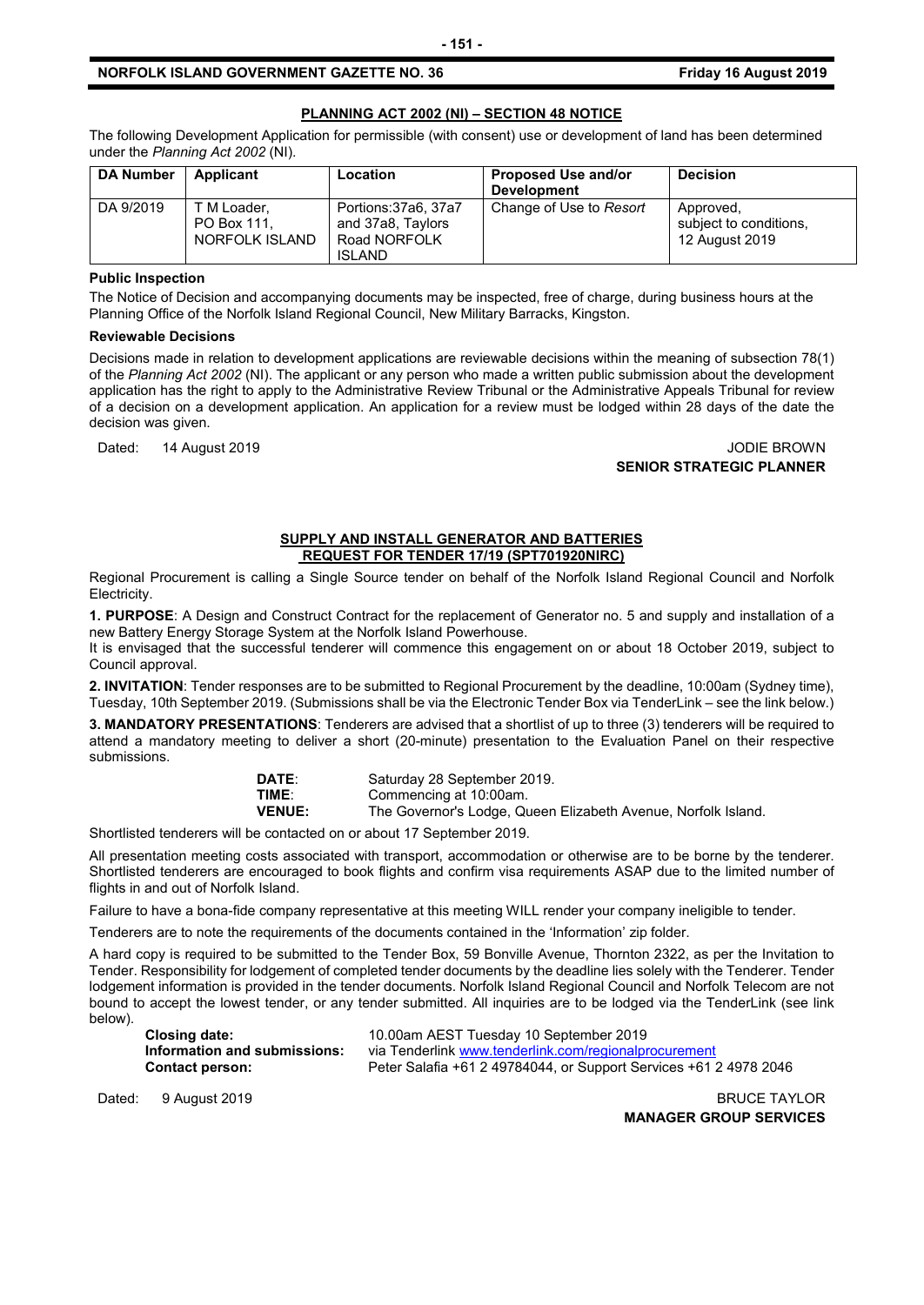## **COMMUNITY GRANTS PROGRAM**

Applications are invited under the 2019-2020 round of the Community Strategic Plan Grant program offered by the Norfolk Island Regional Council. (Excludes the Tertiary Education Bursary which will open in January 2020).

**Application closing date:** 19 August 2019 at 4:00pm **Information and submissions:** [www.norfolkisland.gov.nf/council/grants-program](http://www.norfolkisland.gov.nf/council/grants-program)

Contact Officer – Anita French, Grants Officer, +6723 22001 Ext. 103 or [anita.french@nirc.gov.nf](mailto:anita.french@nirc.gov.nf)

Dated: 12 July 2019 LOTTA JACKSON

**GENERAL MANAGER**

## **FULL TIME POSITIONS VACANT**

Norfolk Island Regional Council is seeking applications from enthusiastic, suitable persons to join the Council team. The relevant Position Descriptions listing the full set of key accountabilities and competencies are available from our website <http://www.norfolkisland.gov.nf/your-council/working-council>

#### **Job Number: NIRC201920-04 – Vacant position**

**Finance Officer – Stores and Purchasing (1038) -** \$54,890.70 per annum

To assist in the delivery of competitive best practice purchasing. Supply support to the organisation in all matters regarding procurement and develop relationships to maintain continuity in service provisions. To undertake purchasing officer duties for Council and contribute skills and knowledge to ensure that objectives are achieved.

**Enquiry Contact Officer – Phillip Wilson - phone +6723 22001 ext. 4 or email [phillip.wilson@nirc.gov.nf](mailto:phillip.wilson@nirc.gov.nf)**

#### **Job Number: NIRC201920-05 – Vacant position**

**Financial/Management Accountant (1106) -** \$80,000 per annum

The Financial Accountant and Management Accountant are required to provide reliable, timely advice to internal and external stakeholders regarding Council's financial management and Council's accounting activities, ensuring they comply with legislation, accounting standards and relevant guidelines. The Financial Accountant and Management Accountant are separate positions working under the same position description.

**Enquiry Contact Officer – Phillip Wilson - phone +6723 22001 ext. 4 or email [phillip.wilson@nirc.gov.nf](mailto:phillip.wilson@nirc.gov.nf)**

General enquiries may be made to Human Resources Office[, hr@nirc.gov.nf](mailto:hr@nirc.gov.nf) or phone Thomas Andresen on +6723 22001, Ext. 5 or Ext.115.

9.5% superannuation, employer contributions only made if monthly wages exceed \$450 (before tax).

Appointments will be made on merit in compliance with the principles of Equal Employment Opportunity. If you are interested in the advertised positions you will need to send a written application addressing the competencies and qualifications contained in the Position Description. Applications must also include a resumé/curriculum vitae and two recent work-related referees. Please note that if you do not fully address the competencies and qualifications criteria you may be excluded from being shortlisted for further progression in the recruitment process. Applications are to be lodged by **email** to [hr@nirc.gov.nf](mailto:hr@nirc.gov.nf) **no later than 9:00am, Monday, 2 September 2019.** 

Dated: 16 August 2019 LOTTA JACKSON

**GENERAL MANAGER**